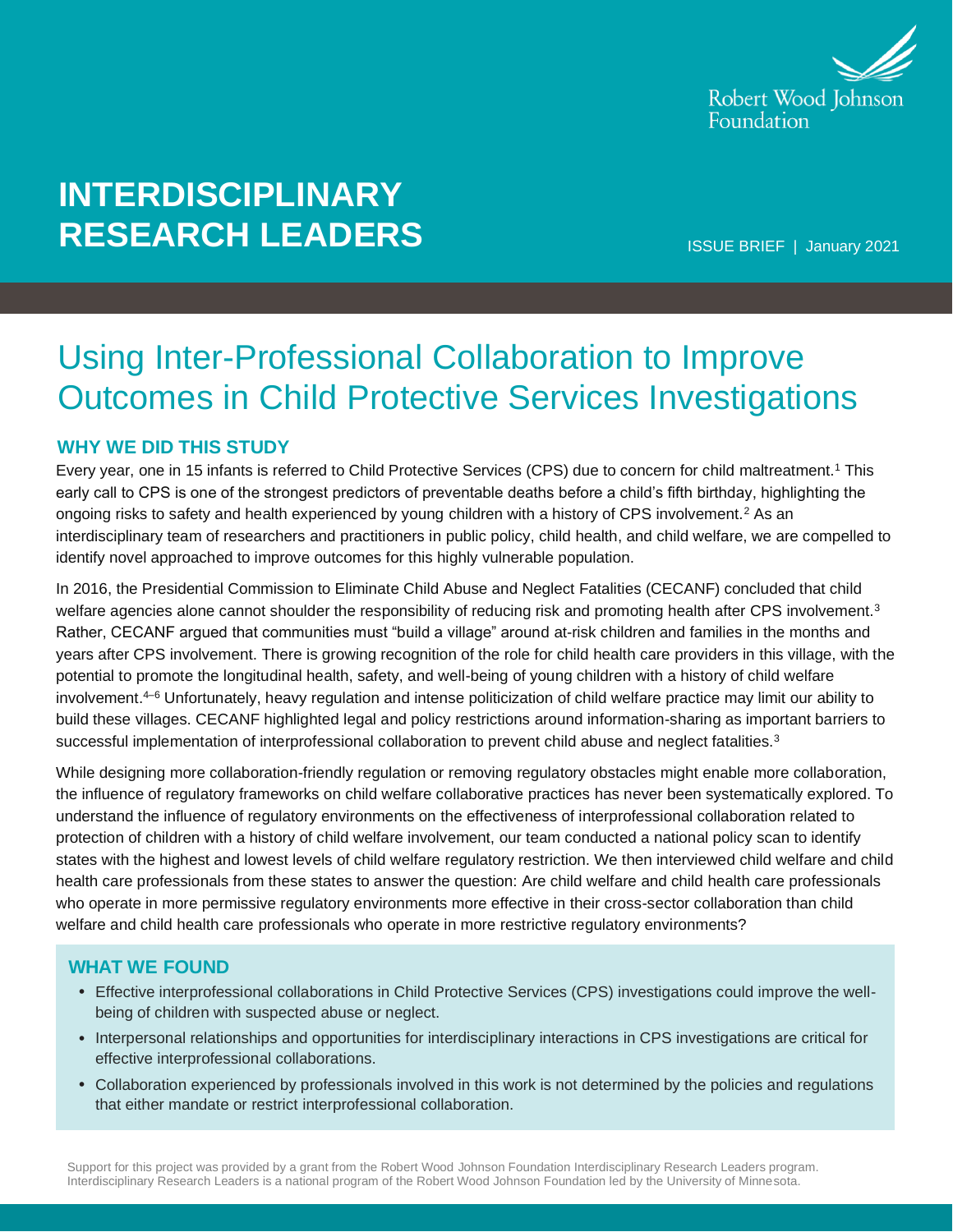Effective inter-professional collaboration, or lack thereof, in CPS interventions can improve the well-being of children with suspected abuse or neglect. Collaboration among professionals who work with children with suspected abuse or neglect takes place when barriers to information-sharing are removed and facilitators of effective communication are supported. When collaboration takes place, experts tell us that it leads to better quality, right-sized and timely investigations of child abuse, and leads to better outcomes for the children involved in these investigations. When collaboration fails, experts suggest that critical information does not get communicated and important strengths and risks for the child's safety and well-being may be overlooked.

Policies and regulations matter less for collaboration. We assumed that regulations about the content or context of child welfare collaboration with other professionals would define the day-to-day collaborative practices of child welfare professionals. We were surprised to find that this is not the case. Regulations related to inter-professional collaboration, whether very permissive or very restrictive, is not what "makes or breaks" inter-professional collaboration in the response to children with suspected abuse or neglect.

What matters more are interpersonal relationships. Experts repeatedly highlighted the quality of relationship (professional courtesy, respect and appreciation of what each team member brings to the table), the level of trust in the relationship, and the opportunities for face-to-face meetings as critical determinants in collaboration and shared decision making. It seems that once personal relationships are established, inter-professional collaboration happens whether it is encouraged or not in regulation. Conversely, if those personal relationships are not in place, effective collaboration will not materialize regardless of the regulation.

Collaboration is facilitated by the details. Structured multidisciplinary meetings, real-time face-to-face meetings, and expectations for participation all support meaningful collaboration. Furthermore, understanding the differences in professional language, cultures, and power differences among members of the collaborative group facilitates collaboration.

The figure below reflects the themes identified in qualitative analysis of interviews with child welfare and child health care professionals related to interprofessional collaboration, highlighting facilitators of and barriers to effective collaboration.

## **Figure 1. What influences interprofessional collaboration**



**"There are several of us who've been here for the long-run. First it was simple Starbucks meetings, face-to-face, it started with four of us. It turned into about eight of us who are interested in trying to figure out 'How do we talk to each other** 

*–Study participant*

## **WHAT THESE FINDINGS MEAN**

Because regulation alone does not shape professional collaboration around children at risk for abuse or neglect, we should spend less time legislating or crafting the perfect policy on intra-professional collaboration. Drawing from the expert experiences reflected in this project, we should focus on improving inter-professional relationships, improving interprofessional communication, clarifying and sharing privacy rules, and supporting what facilitates collaboration. By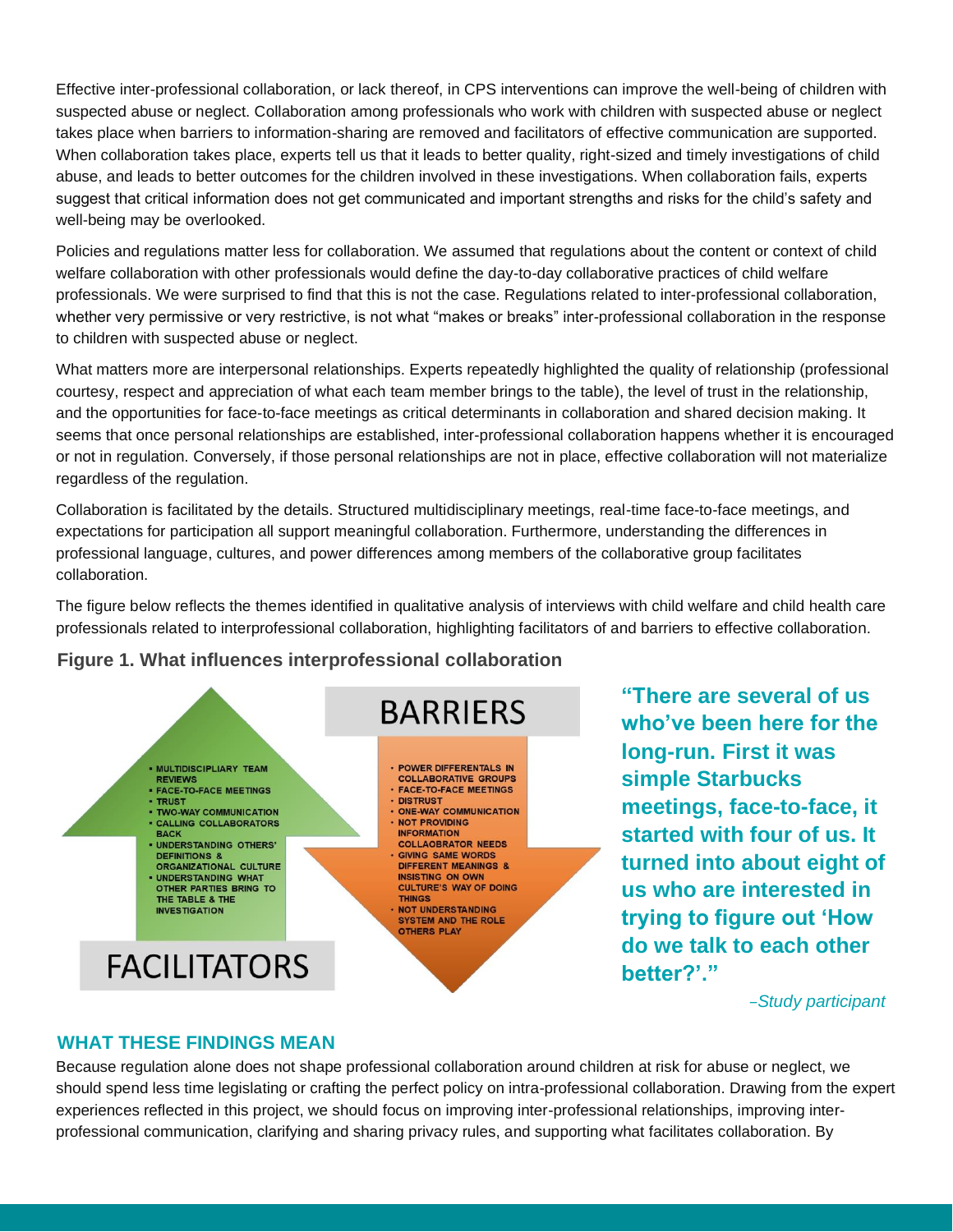removing barriers and introducing facilitators to collaboration, experts believe that we can see improvements in quality, scope and timeliness of child abuse investigations as well as outcomes for the children with suspected abuse or neglect.

Future work should focus on moving beyond expert opinion on the benefits of inter-professional collaboration in these investigations. We are actively engaged in research to describe the meaningful impacts of collaboration on CPS investigations and the children involved in these cases.

#### **MORE ABOUT THIS STUDY**

The collaborative relationship between health care providers and child welfare service is key to improving the health trajectory of children are at risk of continuing abuse or neglect after involvement with Child Protective Services (CPS). CPS comes in contact with struggling families only once abuse is suspected, and rely upon child health care providers to identify and refer these cases appropriately.<sup>7</sup> Caseworkers are then are only in contact with the family until the investigation is closed. Child health care providers, in contrast, continue to engage with children and parents throughout early childhood. Although these providers may note and report repeated abuse, they also have the opportunity to build relationships with families at risk and refer them to resources that may improve parenting, resolve stress, and reduce the risk of abuse.<sup>8</sup> CPS lacks the capacity to provide ongoing services to many children and families at risk after child welfare involvement, whereas health care providers can fill that important continuum of care function. Furthermore, many parents report a willingness to talk with their child's health care provider about household struggles that may persist after CPS involvement.<sup>9</sup> Collaboration and trust between child welfare workers and child health care providers is an essential ingredient to building the village needed to protect children at risk for ongoing abuse and neglect.

To address these issues, we examined a possible structural barrier and facilitator of professional collaboration – the heavy regulation guiding CPS work. Laws and red tape are frequently seen as an obstacle to interagency collaboration in other settings. We wanted to learn whether strict CPS regulation prevents needed interprofessional collaboration, recognizing that if this is a critical barrier, we might be better able to change these regulations. To answer these questions we conducted a study of the permissiveness and restrictiveness of collaboration in state-level CPS regulation.

In this study, state regulations related to child welfare interactions with other professionals in 50 US states were given a weighted score based on the types of information shared, the stakeholders with whom information is shared, and whether collaboration was encouraged or mandated. States that scored in the top or bottom 10% of the collaborative regulation scores (10 states total) were selected for in-depth interviews (34 interviews total). The interviews engaged child welfare agency administrators, CPS supervisors, CPS caseworkers, primary care health providers and child abuse pediatricians. The semi-structured interviews explored the origins of current regulations, the impact of regulations on inter-professional collaboration, perceived barriers and facilitators to inter-professional collaboration, and specific barriers and facilitators to collaboration between child welfare and child health service providers. These interviews were read and re-read by our research team to identify common themes and concepts that might inform our understanding of the reality and promise of inter-professional collaboration in our response to suspected child abuse or neglect across the United States.

#### **SOURCES**

- <sup>1</sup> U.S. Department of Health & Human Services, Administration for Children and Families, Administration on Children, Youth and Families, Children's Bureau. (2019). Child Maltreatment 2017. Available from https://www.acf.hhs.gov/cb/research-data-technology/ statistics-research/child-maltreatment.
- $2$  Putnam-Hornstein E, Cleves MA, Licht R, Needell B. Risk of fatal injury in young children following abuse allegations: evidence from a prospective, population-based study. Am J Public Health. 2013;103:e39-44.
- $3$  Commission to Eliminate Child Abuse and Neglect Fatalities. (2016). Within our reach: A national strategy to eliminate child abuse and neglect fatalities. Washington, DC: Government Printing Office. The report can be found online at: http://www.acf.hhs.gov/programs/cb/resource/cecanf-final-report
- <sup>4</sup> Dubowitz H, Feigelman S, Lane W, Kim J. Pediatric primary care to help prevent child maltreatment: the Safe Environment for Every Kid (SEEK) Model. Pediatrics. 2009;123:858-864.
- <sup>5</sup> Fuentes M, Coker TR. Social Complexity as a Special Health Care Need in the Medical Home Model. Pediatrics. 2018;142(6):e20182594.